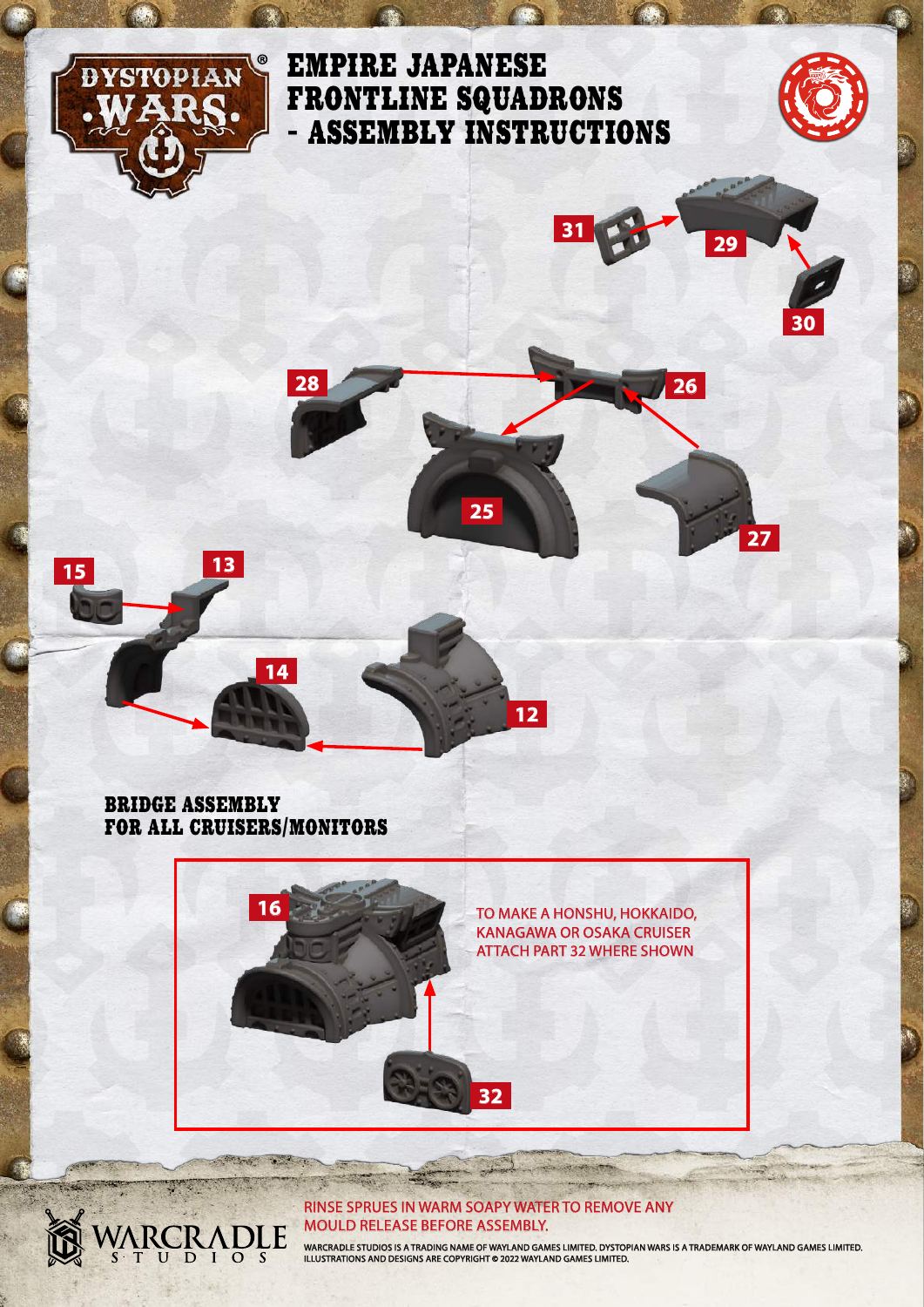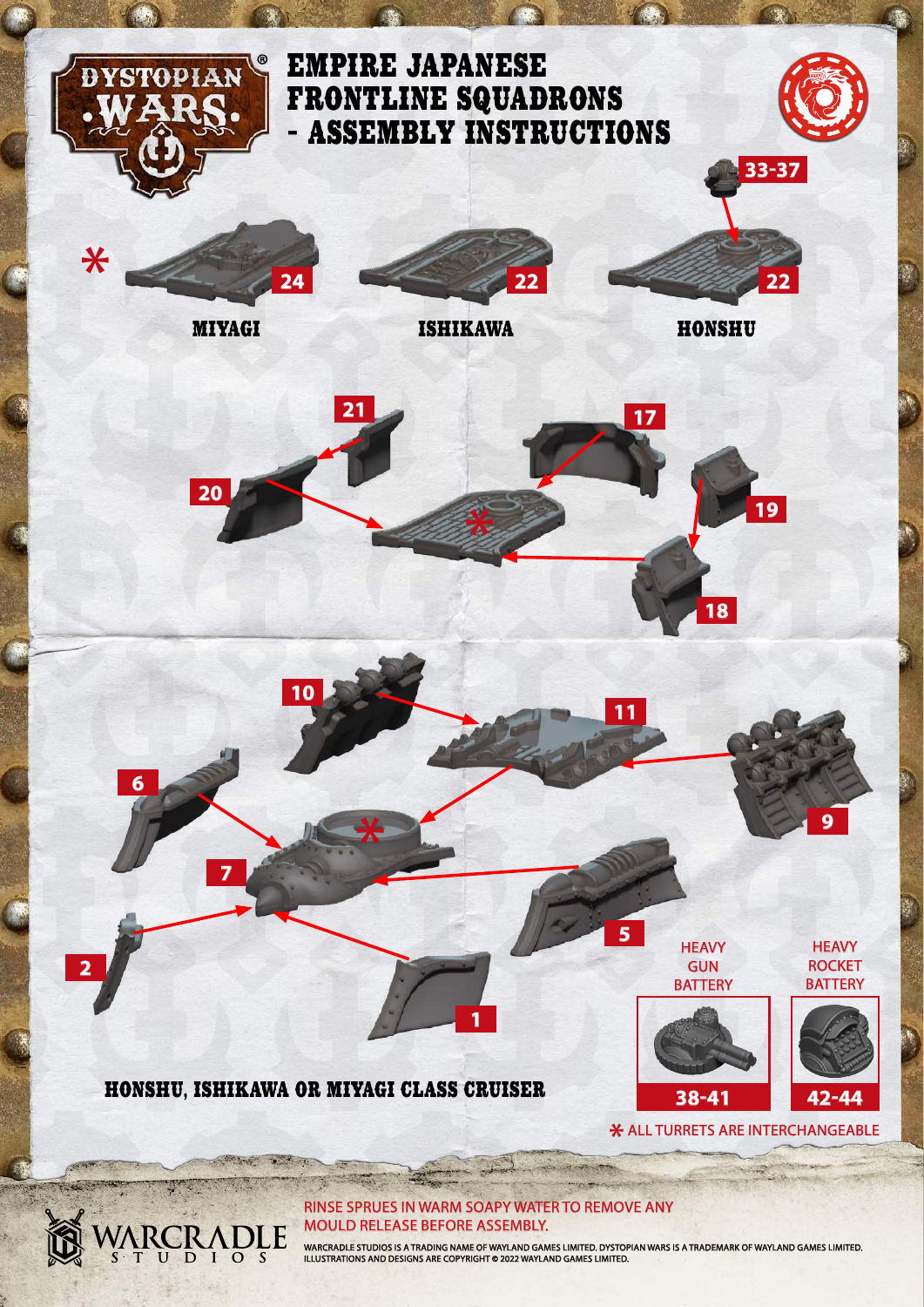

WARCRADLE STUDIOS IS A TRADING NAME OF WAYLAND GAMES LIMITED. DYSTOPIAN WARS IS A TRADEMARK OF WAYLAND GAMES LIMITED.<br>ILLUSTRATIONS AND DESIGNS ARE COPYRIGHT © 2022 WAYLAND GAMES LIMITED.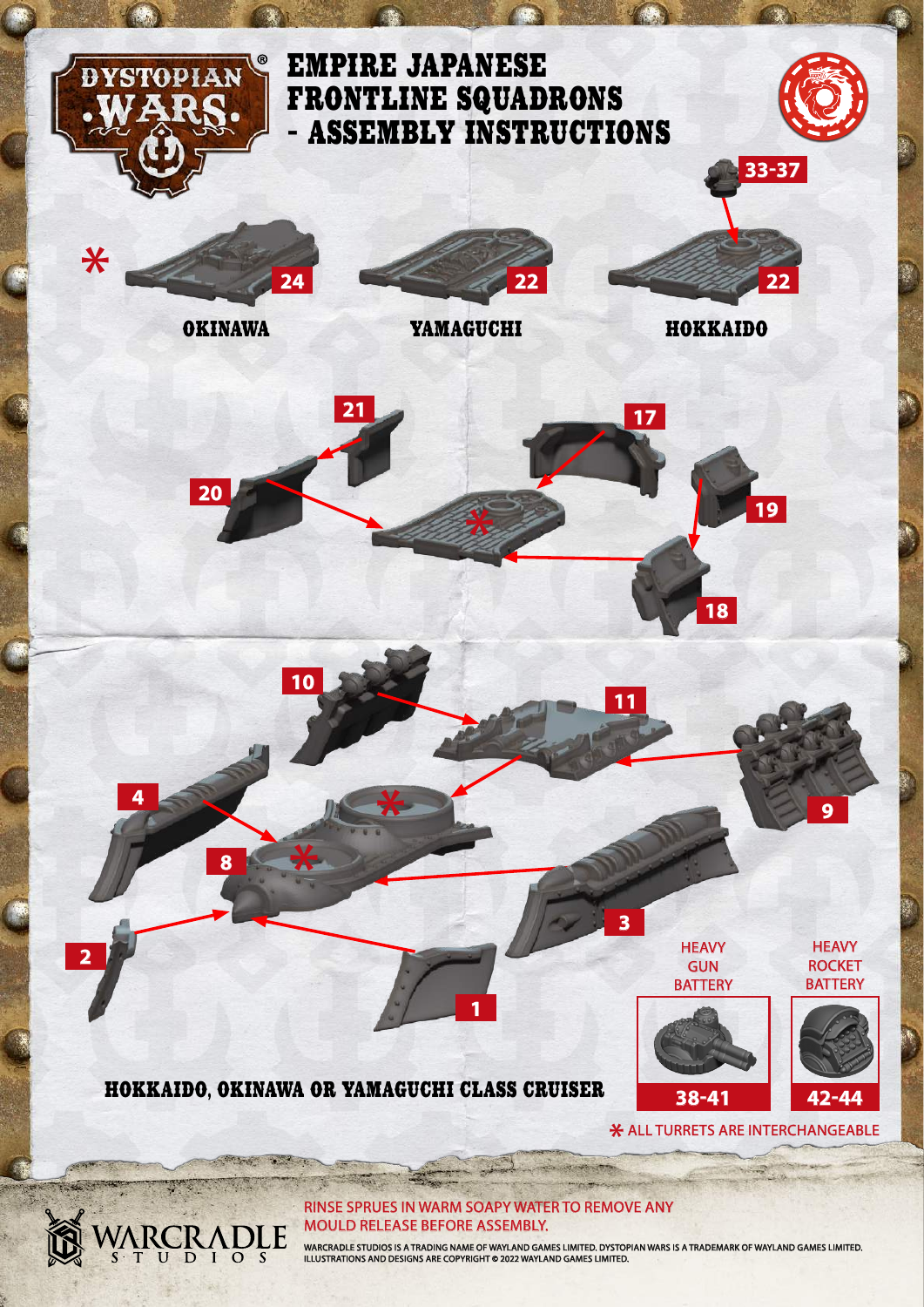

# EMPIRE JAPANESE FRONTLINE SQUADRONS - ASSEMBLY INSTRUCTIONS





KANAGAWA CLASS MONITOR

**CARD TO BE** 

ARCRADLE

**REAL** 

**7**

**6**

**2**

**10**

### RINSE SPRUES IN WARM SOAPY WATER TO REMOVE ANY MOULD RELEASE BEFORE ASSEMBLY.

**1**

WARCRADLE STUDIOS IS A TRADING NAME OF WAYLAND GAMES LIMITED. DYSTOPIAN WARS IS A TRADEMARK OF WAYLAND GAMES LIMITED.<br>ILLUSTRATIONS AND DESIGNS ARE COPYRIGHT © 2022 WAYLAND GAMES LIMITED.

\* ALL TURRETS ARE INTERCHANGEABLE

**HEAVY** GUN **BATTERY** 

**11**

**5**

**38-41**

**HEAVY ROCKET BATTERY** 

**9**

**42-44**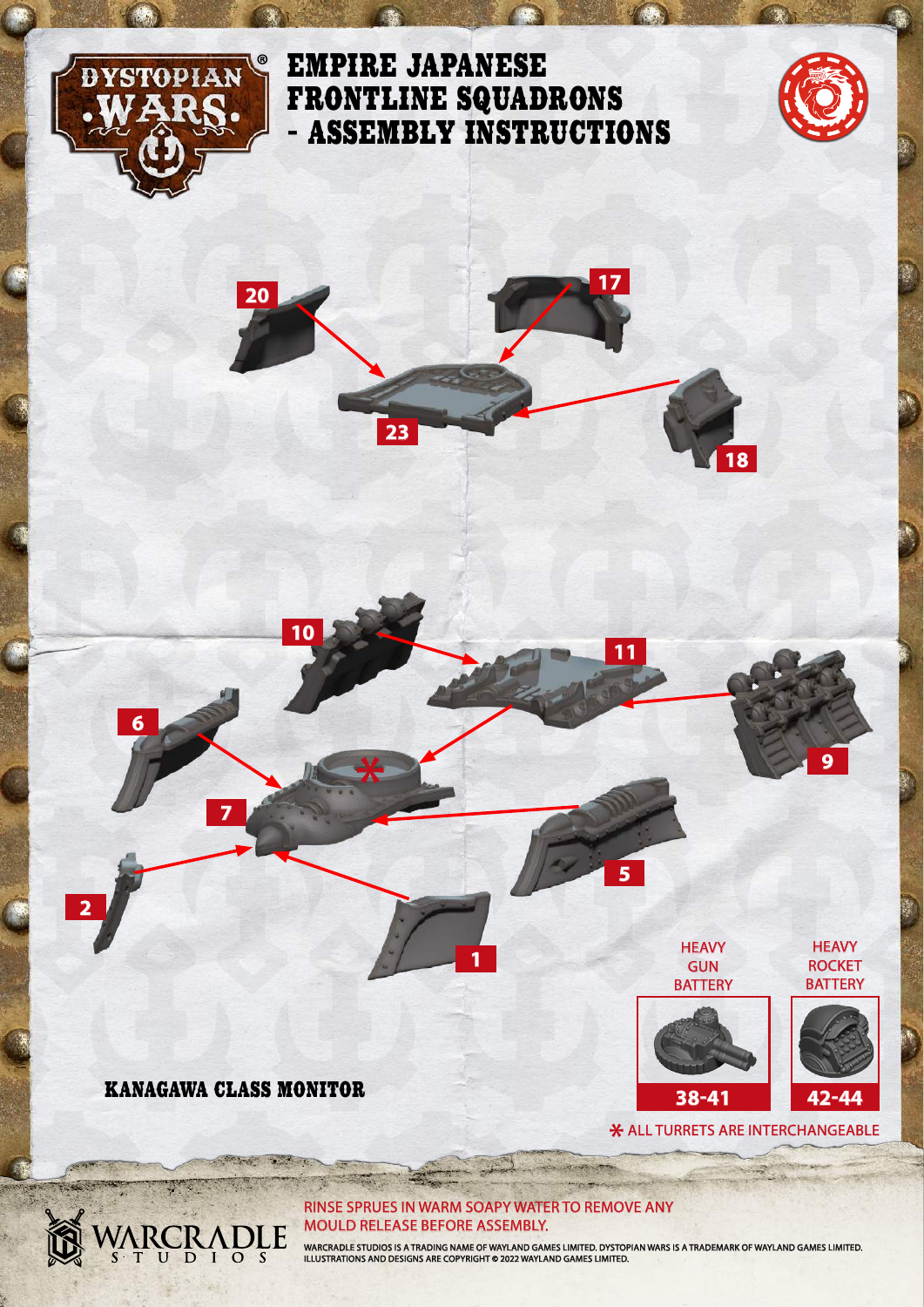

# EMPIRE JAPANESE FRONTLINE SQUADRONS - ASSEMBLY INSTRUCTIONS



**9**

**HEAVY ROCKET BATTERY** 

**42-44**

\* ALL TURRETS ARE INTERCHANGEABLE

**HEAVY** GUN **BATTERY** 

**38-41**



OSAKA CLASS CRUISER

ARCRADLE

**CARD TO BE** 

**REAL** 

**8**

**4**

**2**

**10**

### RINSE SPRUES IN WARM SOAPY WATER TO REMOVE ANY MOULD RELEASE BEFORE ASSEMBLY.

**1**

WARCRADLE STUDIOS IS A TRADING NAME OF WAYLAND GAMES LIMITED. DYSTOPIAN WARS IS A TRADEMARK OF WAYLAND GAMES LIMITED.<br>ILLUSTRATIONS AND DESIGNS ARE COPYRIGHT © 2022 WAYLAND GAMES LIMITED.

**11**

**3**